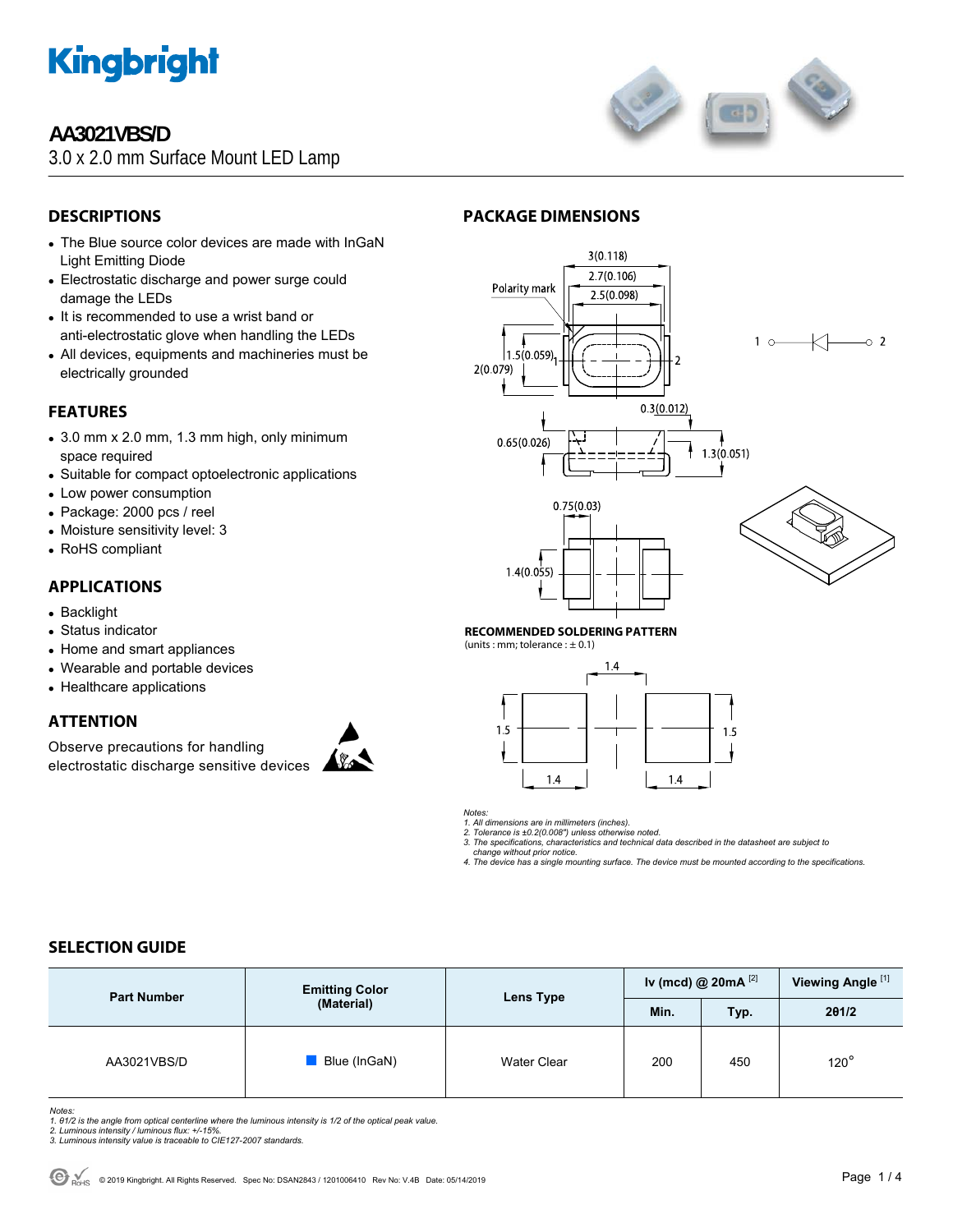# **Kingbright**

#### **ELECTRICAL / OPTICAL CHARACTERISTICS at T<sub>A</sub>=25°C**

|                                                          |                            |                       | Value                    |                          | Unit |
|----------------------------------------------------------|----------------------------|-----------------------|--------------------------|--------------------------|------|
| <b>Parameter</b>                                         | Symbol                     | <b>Emitting Color</b> | Typ.<br>Max.             |                          |      |
| Wavelength at Peak Emission $I_F$ = 20mA                 | $\lambda_{\rm peak}$       | <b>Blue</b>           | 465                      | $\overline{\phantom{a}}$ | nm   |
| Dominant Wavelength $I_F = 20 \text{mA}$                 | $\lambda_{\text{dom}}$ [1] | <b>Blue</b>           | 470                      | $\overline{\phantom{0}}$ | nm   |
| Spectral Bandwidth at 50% $\Phi$ REL MAX<br>$I_F = 20mA$ | Δλ                         | <b>Blue</b>           | 22                       | $\overline{\phantom{a}}$ | nm   |
| Capacitance                                              | C                          | <b>Blue</b>           | 100                      | $\overline{\phantom{a}}$ | pF   |
| Forward Voltage $I_F$ = 20mA                             | $V_F$ <sup>[2]</sup>       | <b>Blue</b>           | 3.3                      | 4.0                      | v    |
| Reverse Current ( $V_R$ = 5V)                            | l <sub>R</sub>             | <b>Blue</b>           | $\overline{\phantom{a}}$ | 50                       | μA   |

*Notes:* 

1. The dominant wavelength (λd) above is the setup value of the sorting machine. (Tolerance λd : ±1nm. )<br>2. Forward voltage: ±0.1V.<br>3. Wavelength value is traceable to CIE127-2007 standards.<br>4. Excess driving current and

#### **ABSOLUTE MAXIMUM RATINGS at T<sub>A</sub>=25°C**

| Parameter                               | Symbol                   | Value          | Unit        |
|-----------------------------------------|--------------------------|----------------|-------------|
| Power Dissipation                       | $P_D$                    | 120            | mW          |
| Reverse Voltage                         | $V_R$                    | 5              | $\vee$      |
| Junction Temperature                    | $\mathsf{T}_j$           | 115            | $^{\circ}C$ |
| <b>Operating Temperature</b>            | $T_{op}$                 | $-40$ to $+85$ | $^{\circ}C$ |
| Storage Temperature                     | $T_{\text{stg}}$         | $-40$ to $+85$ | $^{\circ}C$ |
| DC Forward Current                      | $I_F$                    | 30             | mA          |
| <b>Peak Forward Current</b>             | $I_{FM}$ <sup>[1]</sup>  | 100            | mA          |
| Electrostatic Discharge Threshold (HBM) | $\overline{\phantom{0}}$ | 250            | V           |

Notes:<br>1. 1/10 Duty Cycle, 0.1ms Pulse Width.<br>2. Relative humidity levels maintained between 40% and 60% in production area are recommended to avoid the build-up of static electricity – Ref JEDEC/JESD625-A and JEDEC/J-STD-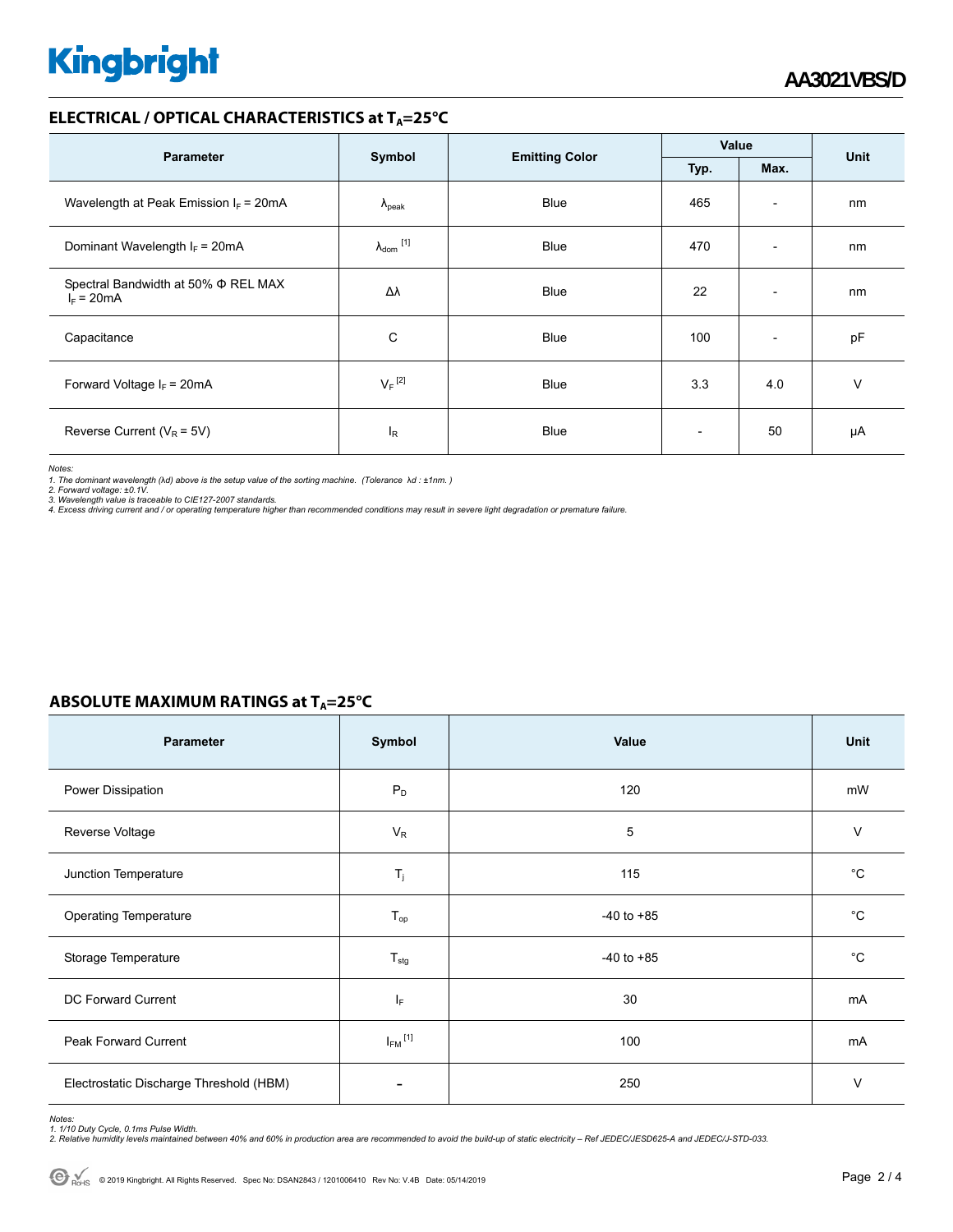## **Kingbright**

#### **TECHNICAL DATA**



#### **SPATIAL DISTRIBUTION**



**BLUE** 



## **Forward Current Derating Curve Luminous Intensity vs.**



### **Ambient Temperature**



#### **REFLOW SOLDERING PROFILE for LEAD-FREE SMD PROCESS**



## **TAPE SPECIFICATIONS** (units : mm)



#### **REEL DIMENSION** (units : mm)



- 
- Notes:<br>1. Don't cause stress to the LEDs while it is exposed to high temperature.<br>2. The maximum number of reflow soldering passes is 2 times.<br>3. Reflow soldering is recommended. Other soldering methods are not recommended
-